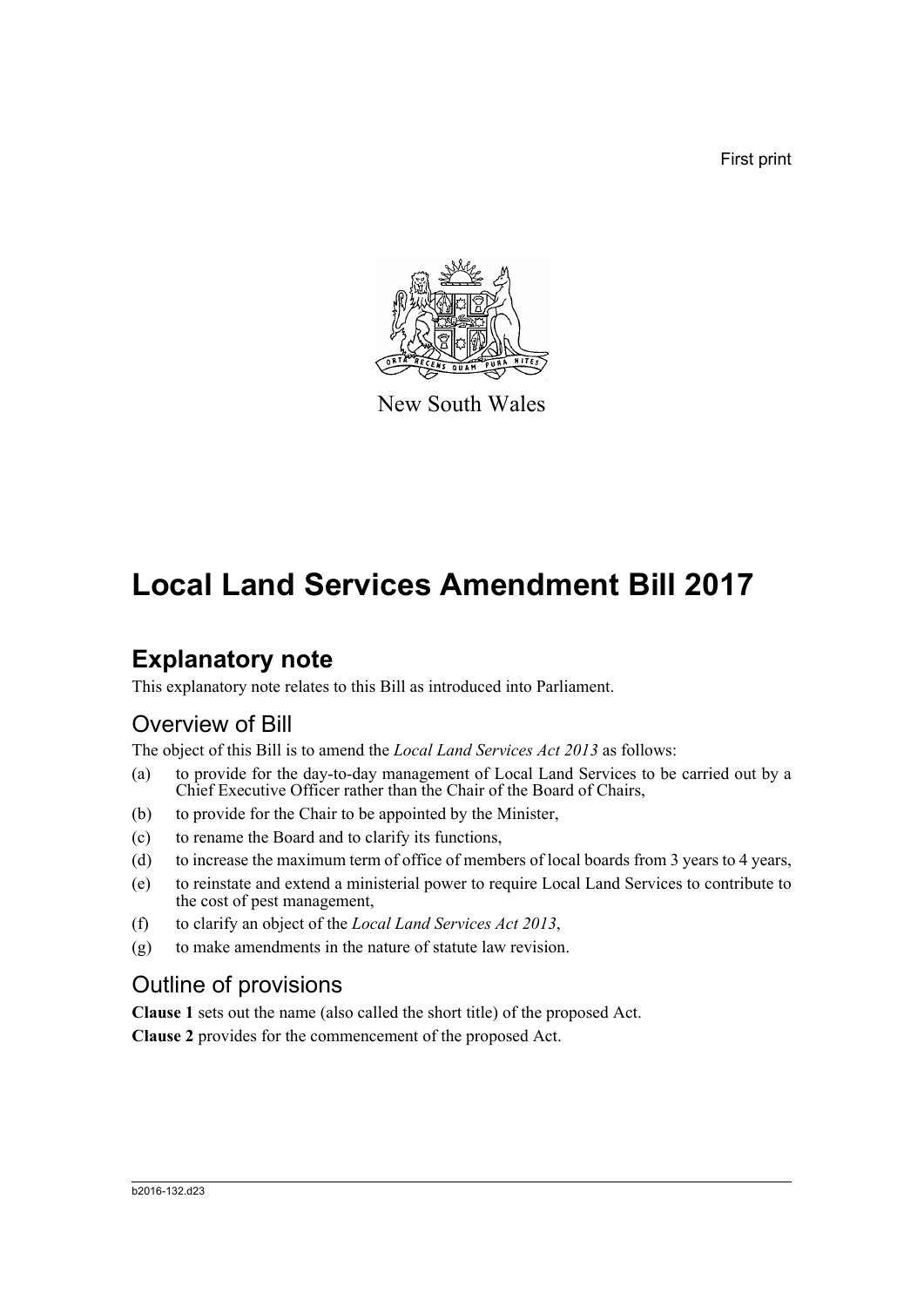### **Schedule 1 Amendment of Local Land Services Act 2013 No 51**

**Schedule 1 [2]** transfers responsibility for the day-to-day management of the affairs of Local Land Services from the Chair of the Board of Chairs to the newly created position of Chief Executive Officer of Local Land Services. The Chief Executive Officer is to act in accordance with the policies and directions of the Board. **Schedule 1 [18]** permits the Chief Executive Officer to attend, but not vote at, meetings of the Board.

**Schedule 1 [11]** provides for the Chair of the Board to be appointed by the Minister. **Schedule 1 [19]** makes further provision with respect to the Chair's terms of employment.

**Schedule 1 [9]** changes the name of the Board from the "Board of Chairs" to the "Local Land Services Board". **Schedule 1 [3], [6]–[8], [15], [17] and [25]** make consequential amendments.

**Schedule 1 [10]** clarifies that the Board has the function of determining the general policies and strategic direction of Local Land Services.

**Schedule 1 [16]** increases the maximum term of office of members of local boards from 3 years to 4 years.

**Schedule 1 [14]** enables the Biosecurity Minister to require Local Land Services to contribute to the cost of managing animal pests. These contributions are paid for by rates on landowners. The amendment reinstates and extends the contribution arrangements that were in place before the enactment of the *Biosecurity Act 2015*. The new arrangements require contributions to be made towards the cost of managing all animal pests under that Act (not just insect pests). **Schedule 1 [13] and [22]** make consequential amendments. **Schedule 1 [12]** transfers, from the *Biosecurity Act 2015* to the proposed Act, the repeal of the pest management provisions of the *Local Land Services Act 2013*. **Schedule 1 [20], [21], [23] and [24]** make consequential amendments.

**Schedule 1 [1]** clarifies an object of the *Local Land Services Act 2013* by making the object of establishing local boards consistent with the functions of local boards set out in section 29 of that Act (which do not include operational management and planning functions).

**Schedule 1 [4] and [5]** effect statute law revision by standardising terminology relating to the staff of Local Land Services.

### **Schedule 2 Amendment of other legislation**

**Schedule 2.1** amends the *Biosecurity Act 2015* consequentially on the amendment to the *Local Land Services Act 2013* made by Schedule 1 [12].

**Schedule 2.2** provides that the Chief Executive Officer of Local Land Services, rather than the Chair of the Board of Chairs, is the head of the Local Land Services Staff Agency.

**Schedule 2.3** amends the *Local Land Services Regulation 2014* consequentially on the amendment to the *Local Land Services Act 2013* made by Schedule 1 [14].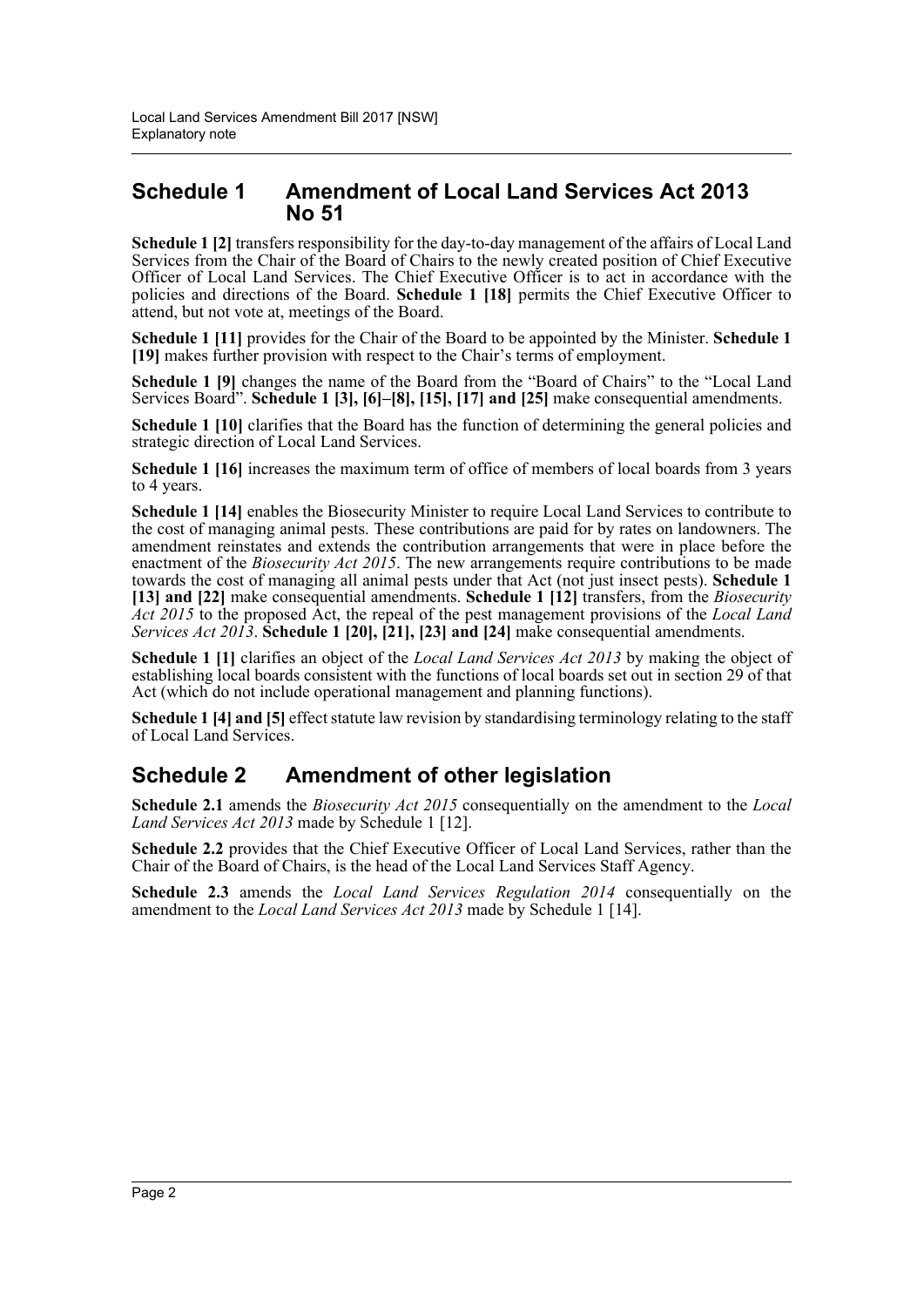First print



New South Wales

# **Local Land Services Amendment Bill 2017**

## **Contents**

|                   |                                                        |                                | Page                 |
|-------------------|--------------------------------------------------------|--------------------------------|----------------------|
|                   |                                                        | Name of Act                    | $\mathcal{P} \equiv$ |
|                   |                                                        | Commencement                   | $\mathcal{P}$        |
| Schedule 1        | <b>Amendment of Local Land Services Act 2013 No 51</b> |                                | 3                    |
| <b>Schedule 2</b> |                                                        | Amendment of other legislation | 8                    |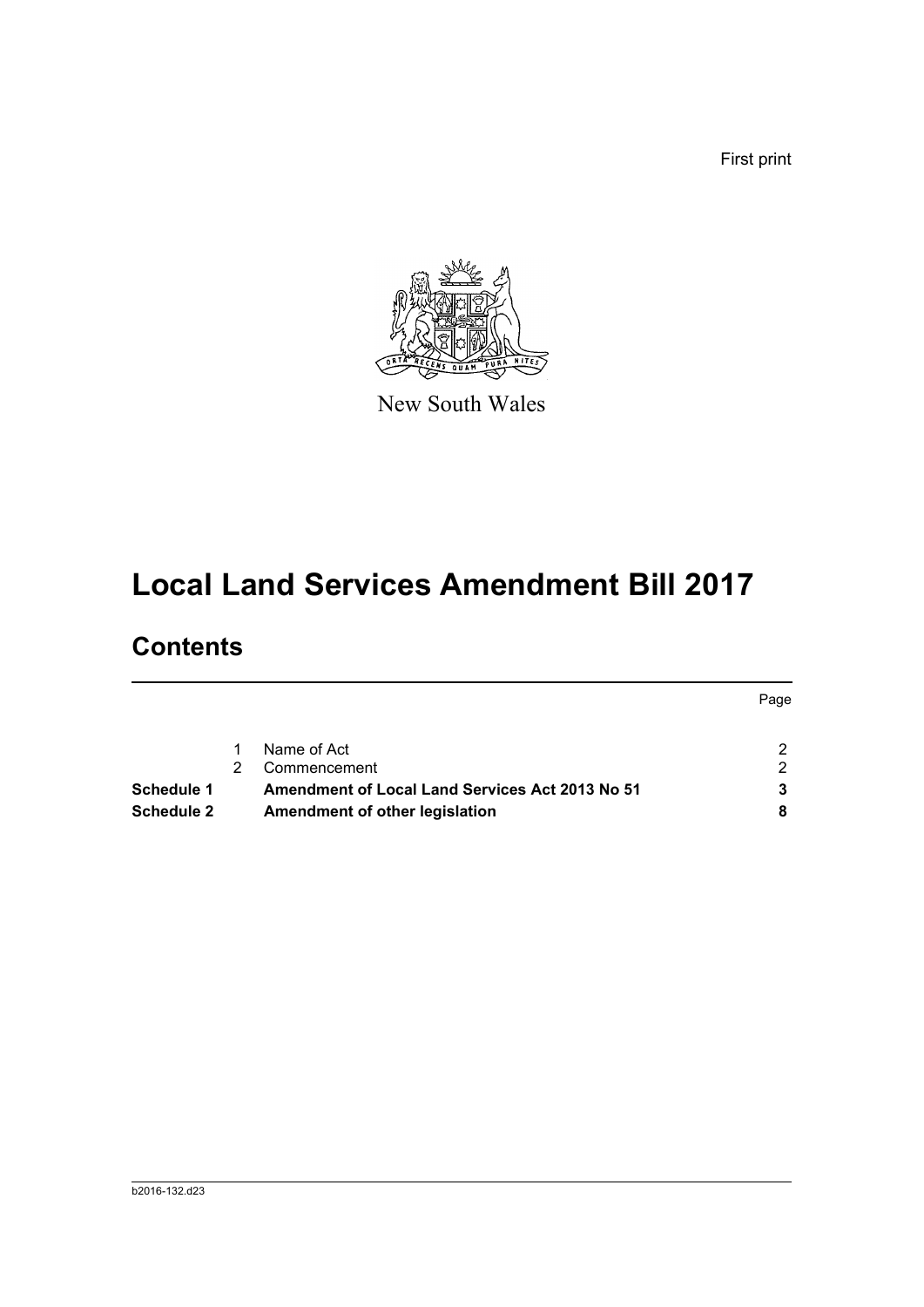

New South Wales

# **Local Land Services Amendment Bill 2017**

No , 2017

#### **A Bill for**

An Act to amend the *Local Land Services Act 2013* to make further provision with respect to the management of Local Land Services; and for other purposes.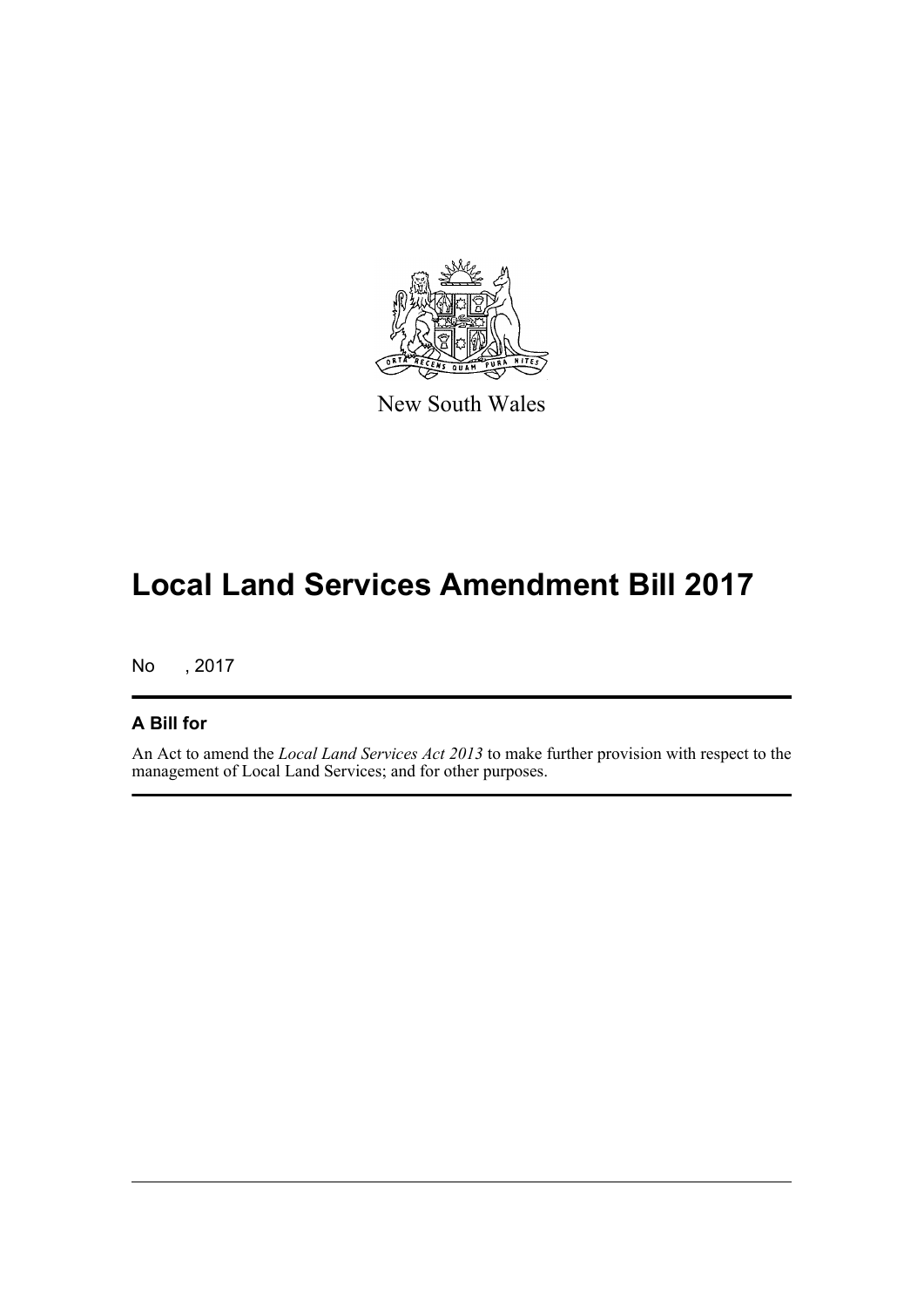#### <span id="page-4-0"></span>**The Legislature of New South Wales enacts:**

| <b>Name of Act</b><br>1 |  |
|-------------------------|--|
|-------------------------|--|

This Act is the *Local Land Services Amendment Act 2017*.

#### <span id="page-4-1"></span>**2 Commencement**

(1) This Act commences on the date of assent to this Act, except as provided by subsection (2).

1 2 3

(2) Schedules 1 [2], [3], [6]–[9], [11], [12], [15]–[21], [23] and [25] and 2.2 commence on a day or days to be appointed by proclamation.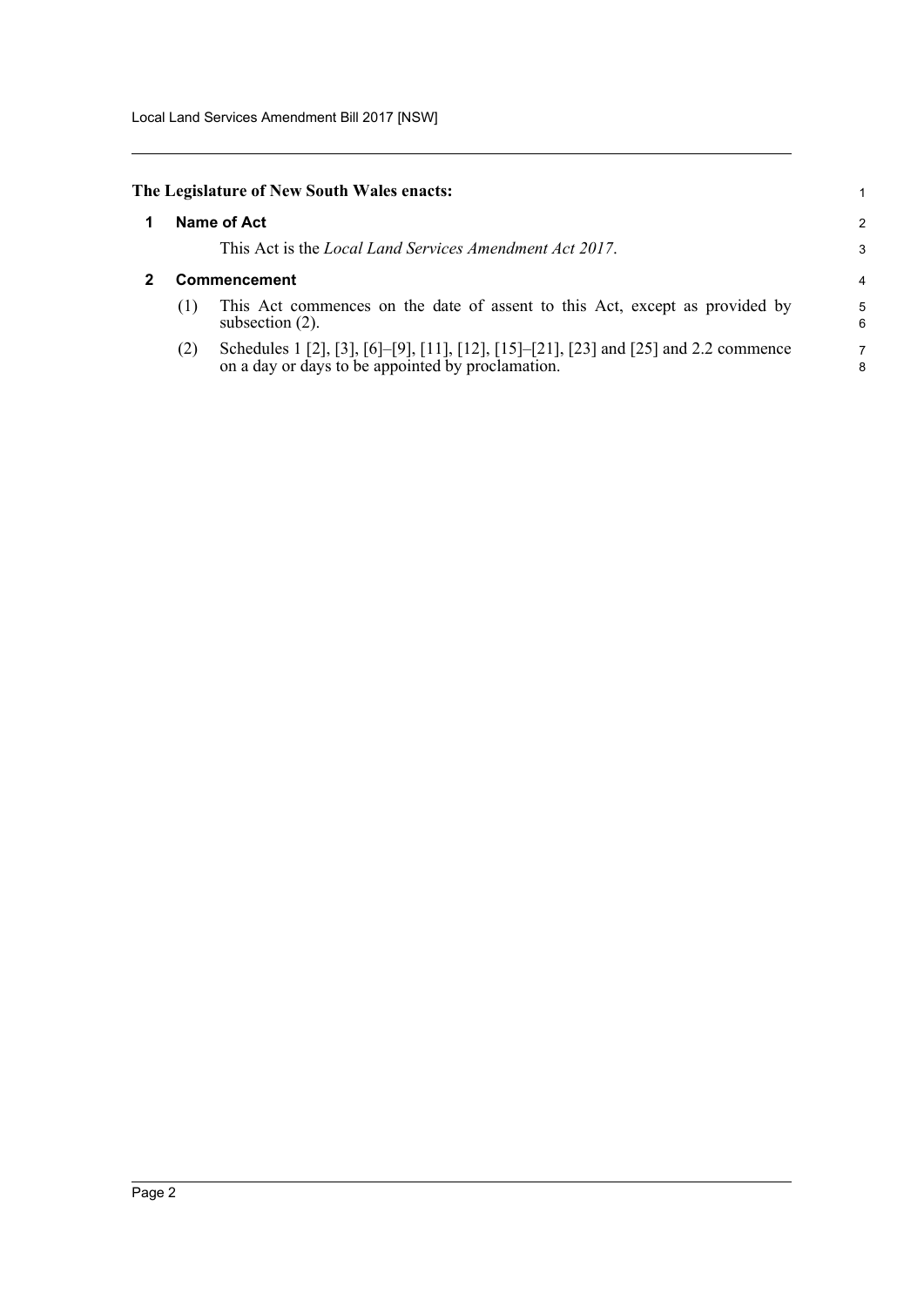<span id="page-5-0"></span>

|        | <b>Schedule 1</b>                        | <b>Amendment of Local Land Services Act 2013</b><br><b>No 51</b>                                                                                                             | $\mathbf{1}$<br>$\overline{2}$ |  |
|--------|------------------------------------------|------------------------------------------------------------------------------------------------------------------------------------------------------------------------------|--------------------------------|--|
| $[1]$  |                                          | <b>Section 3 Objects of Act</b>                                                                                                                                              | 3                              |  |
|        |                                          | Omit "operational" from section 3 (c).                                                                                                                                       | $\overline{\mathbf{4}}$        |  |
| $[2]$  |                                          | Section 10 Control and management of Local Land Services                                                                                                                     | 5                              |  |
|        |                                          | Omit "Chair of the Board of Chairs" wherever occurring in section 10 (2) and (3).                                                                                            | $6\phantom{1}$                 |  |
|        |                                          | Insert instead "Chief Executive Officer".                                                                                                                                    | $\overline{7}$                 |  |
| $[3]$  |                                          | Section 12 Control and direction in emergency responses                                                                                                                      | 8                              |  |
|        |                                          | Omit "Board of Chairs" from section 12 (2). Insert instead "Local Land Services Board".                                                                                      | 9                              |  |
| [4]    | Section 12 (2) (b)                       |                                                                                                                                                                              | 10                             |  |
|        |                                          | Omit "the staff of Local Land Services" and "to Local Land Services and the staff".                                                                                          | 11                             |  |
|        |                                          | Insert instead "its staff" and "to Local Land Services and its staff", respectively.                                                                                         | 12                             |  |
| [5]    |                                          | Sections 16 (3) (c), 17 (4) (d), 18 (3) (d), 31 (3) (b) and 35 (3) (e) (i)                                                                                                   | 13                             |  |
|        |                                          | Omit "the staff of" wherever occurring. Insert instead "staff of".                                                                                                           | 14                             |  |
| [6]    |                                          | Sections 17 (4) (b), 18 (3) (b), 25 (2) (a) and 205 (d)                                                                                                                      | 15                             |  |
|        |                                          | Omit "Chair of the Board of Chairs" wherever occurring. Insert instead "Chair".                                                                                              | 16                             |  |
| $[7]$  | Part 3, heading                          |                                                                                                                                                                              | 17                             |  |
|        |                                          | Insert "Local Land Services" before "Board".                                                                                                                                 | 18                             |  |
| [8]    |                                          | Part 3, Division 1, heading                                                                                                                                                  | 19                             |  |
|        |                                          | Omit "Board of Chairs". Insert instead "Local Land Services Board".                                                                                                          | 20                             |  |
| [9]    |                                          | Section 25 Establishment of Local Land Services Board                                                                                                                        | 21                             |  |
|        |                                          | Omit "Board of Chairs" from section 25 (1). Insert instead "Local Land Services Board".                                                                                      | 22                             |  |
| $[10]$ | <b>Section 26 Functions of the Board</b> |                                                                                                                                                                              |                                |  |
|        |                                          | Omit section 26 (1). Insert instead:                                                                                                                                         | 24                             |  |
|        |                                          | (1) The Board has the following functions:                                                                                                                                   | 25                             |  |
|        |                                          | to determine the general policies and strategic direction of Local Land<br>(a)<br>Services,                                                                                  | 26<br>27                       |  |
|        |                                          | to determine the policies, procedures and directions of Local Land<br>(b)<br>Services in accordance with which a local board must exercise its<br>functions,                 | 28<br>29<br>30                 |  |
|        |                                          | Note. See section 29 (2).                                                                                                                                                    | 31                             |  |
|        |                                          | such other functions as are conferred or imposed on it by or under this<br>(c)<br>or any other Act or law.                                                                   | 32<br>33                       |  |
|        | (1A)                                     | Without limiting subsection $(1)$ $(a)$ , the Board is to determine the general<br>policies and strategic direction of Local Land Services with respect to the<br>following: | 34<br>35<br>36                 |  |
|        |                                          | (a)<br>organisational governance and strategy,                                                                                                                               | 37                             |  |
|        |                                          | (b)<br>risk management,                                                                                                                                                      | 38                             |  |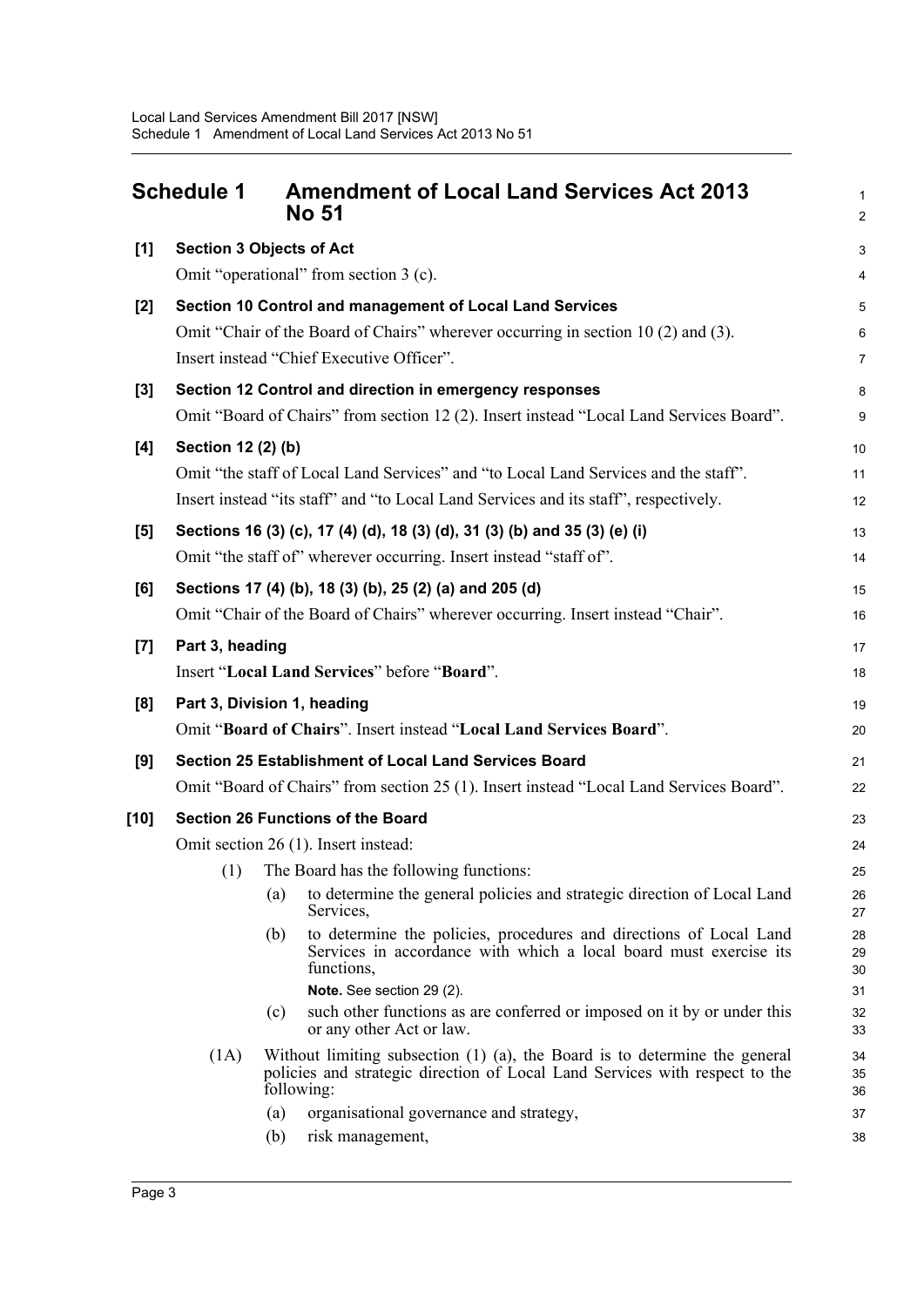|        |                                                                 |                                                              | (c)                                                                  | service delivery priorities,                                                                                                                                                                                                                     | $\mathbf{1}$   |  |  |  |
|--------|-----------------------------------------------------------------|--------------------------------------------------------------|----------------------------------------------------------------------|--------------------------------------------------------------------------------------------------------------------------------------------------------------------------------------------------------------------------------------------------|----------------|--|--|--|
|        |                                                                 |                                                              | (d)                                                                  | community engagement.                                                                                                                                                                                                                            | 2              |  |  |  |
| [11]   |                                                                 | <b>Section 26A</b>                                           |                                                                      |                                                                                                                                                                                                                                                  | 3              |  |  |  |
|        |                                                                 | Insert after section 26:                                     |                                                                      |                                                                                                                                                                                                                                                  |                |  |  |  |
|        | 26A                                                             | <b>Chair of Local Land Services Board</b>                    |                                                                      |                                                                                                                                                                                                                                                  |                |  |  |  |
|        |                                                                 | (1)                                                          |                                                                      | There is to be a Chair of the Local Land Services Board.                                                                                                                                                                                         | 6              |  |  |  |
|        |                                                                 | (2)                                                          |                                                                      | The Chair is to be appointed by the Minister.                                                                                                                                                                                                    | 7              |  |  |  |
|        |                                                                 | (3)                                                          |                                                                      | Schedule 2A contains provisions relating to the Chair.                                                                                                                                                                                           | 8              |  |  |  |
| $[12]$ |                                                                 | Part 10 Pests                                                |                                                                      |                                                                                                                                                                                                                                                  |                |  |  |  |
|        |                                                                 | Omit the Part.                                               |                                                                      |                                                                                                                                                                                                                                                  | 10             |  |  |  |
| $[13]$ |                                                                 | Sections 154 and 155                                         |                                                                      |                                                                                                                                                                                                                                                  | 11             |  |  |  |
|        |                                                                 | Omit the sections.                                           |                                                                      |                                                                                                                                                                                                                                                  | 12             |  |  |  |
| $[14]$ | <b>Section 200A</b>                                             |                                                              |                                                                      |                                                                                                                                                                                                                                                  |                |  |  |  |
|        |                                                                 |                                                              |                                                                      | Insert before section 201:                                                                                                                                                                                                                       | 14             |  |  |  |
|        | 200A                                                            |                                                              | Contributions towards management of pests under Biosecurity Act 2015 |                                                                                                                                                                                                                                                  |                |  |  |  |
|        |                                                                 | (1)                                                          |                                                                      | The Biosecurity Minister may, by notice, require Local Land Services to pay<br>to the Biosecurity Minister an amount as a contribution to the cost of any<br>action taken or to be taken to manage pests under the <i>Biosecurity Act 2015</i> . | 16<br>17<br>18 |  |  |  |
|        |                                                                 | (2)                                                          | allows.                                                              | A contribution is payable within such period after the notice is given as is<br>specified in the notice or within such other period as the Biosecurity Minister                                                                                  | 19<br>20<br>21 |  |  |  |
|        |                                                                 | (3)                                                          |                                                                      | Any contribution that remains unpaid is recoverable by the Biosecurity<br>Minister from Local Land Services in a court of competent jurisdiction.                                                                                                | 22<br>23       |  |  |  |
|        |                                                                 | (4)                                                          |                                                                      | The regulations may make provision for or with respect to notices and<br>contributions under this section.                                                                                                                                       | 24<br>25       |  |  |  |
|        |                                                                 | (5)                                                          | 2015.                                                                | In this section:<br><b>Biosecurity Minister</b> means the Minister administering the Biosecurity Act                                                                                                                                             | 26<br>27<br>28 |  |  |  |
|        |                                                                 |                                                              |                                                                      | <i>manage</i> a pest means to prevent, eliminate, minimise or manage the<br>biosecurity risk posed by, or the biosecurity impact of, a pest, within the<br>meaning of the <i>Biosecurity Act 2015</i> .                                          | 29<br>30<br>31 |  |  |  |
|        |                                                                 |                                                              |                                                                      | <b>pest</b> means a pest within the meaning of the <i>Biosecurity Act 2015</i> (other than<br>a pest that is a plant).                                                                                                                           | 32<br>33       |  |  |  |
| $[15]$ | Schedule 2 Constitution and procedure of Board and local boards |                                                              |                                                                      |                                                                                                                                                                                                                                                  |                |  |  |  |
|        | Omit "Board of Chairs" wherever occurring in clauses 1 and 5.   |                                                              |                                                                      |                                                                                                                                                                                                                                                  |                |  |  |  |
|        |                                                                 |                                                              |                                                                      | Insert instead "Local Land Services Board".                                                                                                                                                                                                      | 36             |  |  |  |
| $[16]$ | Schedule 2, clause 2 (1)                                        |                                                              |                                                                      |                                                                                                                                                                                                                                                  |                |  |  |  |
|        |                                                                 | Omit "3 years" wherever occurring. Insert instead "4 years". |                                                                      |                                                                                                                                                                                                                                                  |                |  |  |  |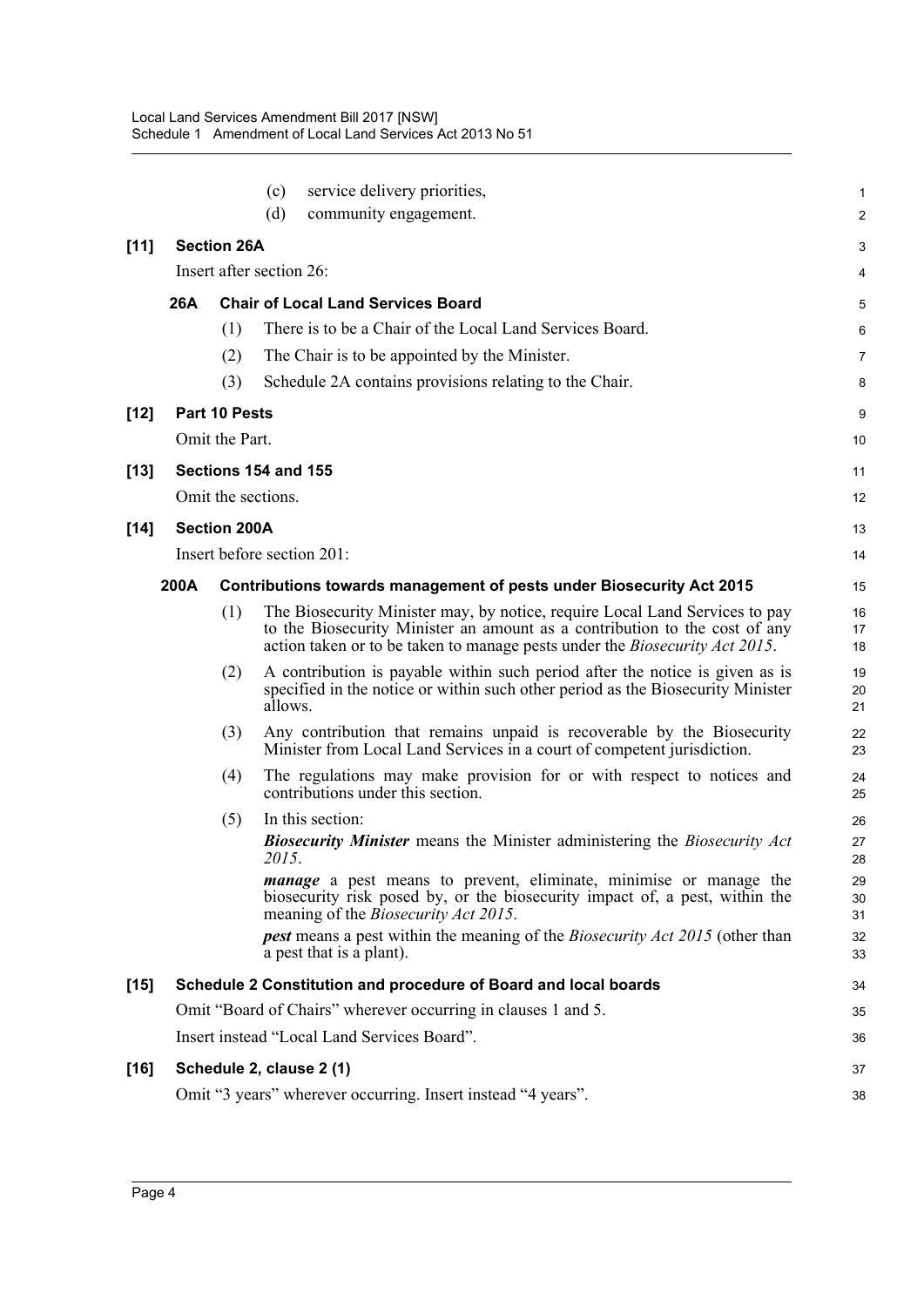| $[17]$ |                                 |                    |                        | Schedule 2, Part 2, Division 2, heading                                                                                                                                                                                                                                                                             | $\mathbf{1}$               |  |  |  |  |
|--------|---------------------------------|--------------------|------------------------|---------------------------------------------------------------------------------------------------------------------------------------------------------------------------------------------------------------------------------------------------------------------------------------------------------------------|----------------------------|--|--|--|--|
|        |                                 |                    |                        | Omit "the Board of Chairs". Insert instead "Local Land Services Board".                                                                                                                                                                                                                                             | 2                          |  |  |  |  |
| $[18]$ | Schedule 2, clause 14 (2)       |                    |                        |                                                                                                                                                                                                                                                                                                                     |                            |  |  |  |  |
|        | Insert at the end of clause 14: |                    |                        |                                                                                                                                                                                                                                                                                                                     |                            |  |  |  |  |
|        |                                 | (2)                |                        | The Chief Executive Officer may attend meetings of the Board and participate<br>in discussions of the Board but is not entitled to vote at a meeting.                                                                                                                                                               | $\mathbf 5$<br>6           |  |  |  |  |
| $[19]$ | <b>Schedule 2A</b>              |                    |                        |                                                                                                                                                                                                                                                                                                                     |                            |  |  |  |  |
|        | Insert after Schedule 2:        |                    |                        |                                                                                                                                                                                                                                                                                                                     |                            |  |  |  |  |
|        |                                 | <b>Schedule 2A</b> |                        | <b>Provisions relating to Chair of Local Land</b><br><b>Services Board</b>                                                                                                                                                                                                                                          | 9<br>10                    |  |  |  |  |
|        |                                 |                    |                        | (Section 26A (3))                                                                                                                                                                                                                                                                                                   | 11                         |  |  |  |  |
|        | 1                               |                    | <b>Term of office</b>  |                                                                                                                                                                                                                                                                                                                     | 12                         |  |  |  |  |
|        |                                 |                    |                        | The Chair of the Local Land Services Board holds office for such term, not<br>exceeding 4 years, as may be specified in the instrument of appointment, but<br>is eligible (if otherwise qualified) for re-appointment.                                                                                              | 13<br>14<br>15             |  |  |  |  |
|        | $\mathbf{2}$                    |                    | <b>Basis of office</b> |                                                                                                                                                                                                                                                                                                                     | 16                         |  |  |  |  |
|        |                                 |                    |                        | The office of the Chair may be a full-time or part-time office, according to the<br>terms of appointment.                                                                                                                                                                                                           | 17<br>18                   |  |  |  |  |
|        | 3                               |                    |                        | <b>Employment and remuneration</b>                                                                                                                                                                                                                                                                                  | 19                         |  |  |  |  |
|        |                                 | (1)                |                        | The employment of the Chair is (subject to this Schedule) to be governed by a<br>contract of employment between the Chair and the Minister.                                                                                                                                                                         | 20<br>21                   |  |  |  |  |
|        |                                 | (2)                | the Minister):         | The following provisions of or made under the Government Sector<br><i>Employment Act 2013</i> relating to the employment of Public Service senior<br>executives apply to the Chair (but in the application of those provisions a<br>reference to the employer of any such executive is to be read as a reference to | 22<br>23<br>24<br>25<br>26 |  |  |  |  |
|        |                                 |                    | (a)                    | provisions relating to the band in which an executive is to be employed,                                                                                                                                                                                                                                            | 27                         |  |  |  |  |
|        |                                 |                    | (b)                    | provisions relating to the contract of employment of an executive,                                                                                                                                                                                                                                                  | 28                         |  |  |  |  |
|        |                                 |                    |                        | (c) provisions relating to the remuneration, employment benefits and<br>allowances of an executive,                                                                                                                                                                                                                 | 29<br>30                   |  |  |  |  |
|        |                                 |                    | (d)                    | provisions relating to the termination of employment of an executive.                                                                                                                                                                                                                                               | 31                         |  |  |  |  |
|        | 4                               | Vacancy in office  |                        |                                                                                                                                                                                                                                                                                                                     |                            |  |  |  |  |
|        |                                 | (1)                |                        | The office of the Chair becomes vacant if the holder:                                                                                                                                                                                                                                                               | 33                         |  |  |  |  |
|        |                                 |                    | (a)                    | dies, or                                                                                                                                                                                                                                                                                                            | 34                         |  |  |  |  |
|        |                                 |                    | (b)                    | completes a term of office and is not re-appointed, or                                                                                                                                                                                                                                                              | 35                         |  |  |  |  |
|        |                                 |                    | (c)                    | resigns the office by instrument in writing addressed to the Minister, or                                                                                                                                                                                                                                           | 36                         |  |  |  |  |
|        |                                 |                    | (d)                    | becomes bankrupt, applies to take the benefit of any law for the relief of<br>bankrupt or insolvent debtors, compounds with his or her creditors or<br>makes an assignment of his or her remuneration for their benefit, or                                                                                         | 37<br>38<br>39             |  |  |  |  |
|        |                                 |                    | (e)                    | becomes a mentally incapacitated person, or                                                                                                                                                                                                                                                                         | 40                         |  |  |  |  |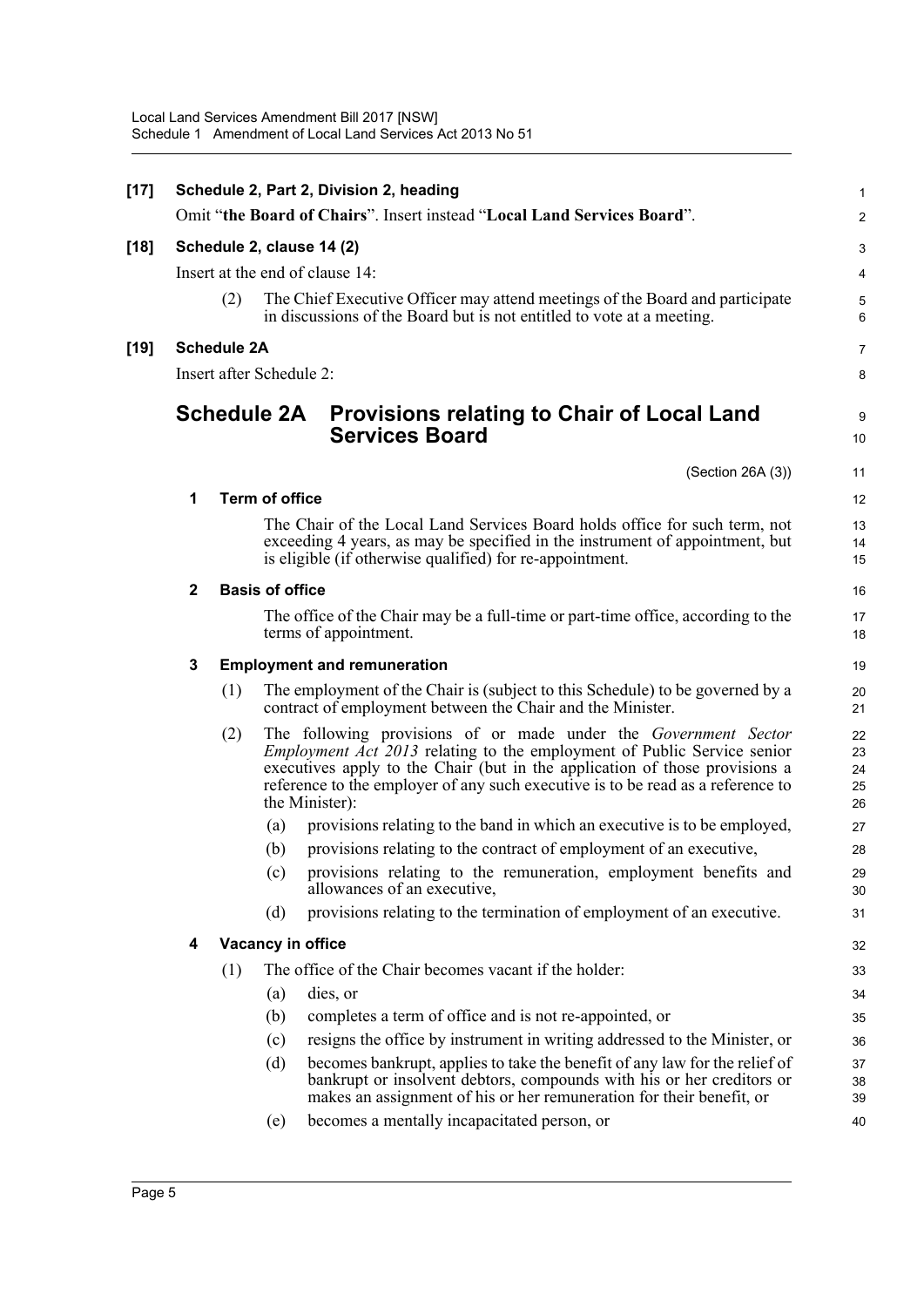|        |                                                                       |                                          | (f)                              | is convicted in New South Wales of an offence that is punishable by<br>imprisonment for 12 months or more or is convicted elsewhere than in<br>New South Wales of an offence that, if committed in New South Wales,<br>would be an offence so punishable, or                                   | 1<br>$\overline{\mathbf{c}}$<br>3<br>$\overline{\mathbf{4}}$ |  |  |
|--------|-----------------------------------------------------------------------|------------------------------------------|----------------------------------|------------------------------------------------------------------------------------------------------------------------------------------------------------------------------------------------------------------------------------------------------------------------------------------------|--------------------------------------------------------------|--|--|
|        |                                                                       |                                          | (g)                              | is removed from office by a termination of employment as referred to in<br>clause $3(2)(d)$ .                                                                                                                                                                                                  | 5<br>6                                                       |  |  |
|        |                                                                       | (2)                                      |                                  | If the office of the Chair becomes vacant, a person is, subject to this Act, to be<br>appointed to fill the vacancy.                                                                                                                                                                           | 7<br>8                                                       |  |  |
|        | 5                                                                     | <b>Chair not Public Service employee</b> |                                  |                                                                                                                                                                                                                                                                                                |                                                              |  |  |
|        |                                                                       |                                          |                                  | The office of the Chair is a statutory office and the provisions of the<br>Government Sector Employment Act 2013 relating to the employment of<br>Public Service employees do not apply to that office (except as provided by<br>clause 3).                                                    | 10<br>11<br>12<br>13                                         |  |  |
|        | 6                                                                     |                                          | <b>Acting Chair</b>              |                                                                                                                                                                                                                                                                                                | 14                                                           |  |  |
|        |                                                                       | (1)                                      |                                  | The Minister may, from time to time, appoint a person to act in the office of<br>the Chair during the illness or absence of the Chair (or during a vacancy in the<br>office of the Chair) and the person, while so acting, has all the functions of the<br>Chair and is taken to be the Chair. | 15<br>16<br>17<br>18                                         |  |  |
|        |                                                                       | (2)                                      |                                  | The Minister may, at any time, remove a person from office as acting Chair.                                                                                                                                                                                                                    | 19                                                           |  |  |
|        |                                                                       | (3)                                      |                                  | An acting Chair is entitled to be paid such remuneration (including travelling<br>and subsistence allowances) as the Minister may from time to time determine<br>in respect of the person.                                                                                                     | 20<br>21<br>22                                               |  |  |
| $[20]$ |                                                                       |                                          |                                  | Schedule 3 Charges on land for unpaid amounts                                                                                                                                                                                                                                                  | 23                                                           |  |  |
|        |                                                                       |                                          |                                  | Omit "(Sections 94 and 153)". Insert instead "(Section 94)".                                                                                                                                                                                                                                   | 24                                                           |  |  |
| $[21]$ | Schedule 3, clause 1                                                  |                                          |                                  |                                                                                                                                                                                                                                                                                                |                                                              |  |  |
|        | Omit the clause. Insert instead:                                      |                                          |                                  |                                                                                                                                                                                                                                                                                                |                                                              |  |  |
|        | 1                                                                     |                                          | <b>Definition</b>                |                                                                                                                                                                                                                                                                                                | 27                                                           |  |  |
|        |                                                                       |                                          |                                  | In this Schedule, <i>compliance notice</i> means a notice under section 94<br>(Compliance notice—fencing).                                                                                                                                                                                     | 28<br>29                                                     |  |  |
| $[22]$ | Schedule 5 Sale of land for unpaid money owing to Local Land Services |                                          |                                  |                                                                                                                                                                                                                                                                                                |                                                              |  |  |
|        |                                                                       |                                          |                                  | Omit paragraph (c) of the definition of <i>charge</i> in clause 1.                                                                                                                                                                                                                             | 31                                                           |  |  |
| $[23]$ | Schedule 5, clause 1                                                  |                                          |                                  |                                                                                                                                                                                                                                                                                                |                                                              |  |  |
|        |                                                                       |                                          | Omit the clause. Insert instead: |                                                                                                                                                                                                                                                                                                |                                                              |  |  |
|        | 1                                                                     |                                          | <b>Definition</b>                |                                                                                                                                                                                                                                                                                                | 34                                                           |  |  |
|        |                                                                       |                                          |                                  | In this Schedule, <i>charge</i> means a charge or an amount payable under<br>section 94 (Compliance notice—fencing).                                                                                                                                                                           | 35<br>36                                                     |  |  |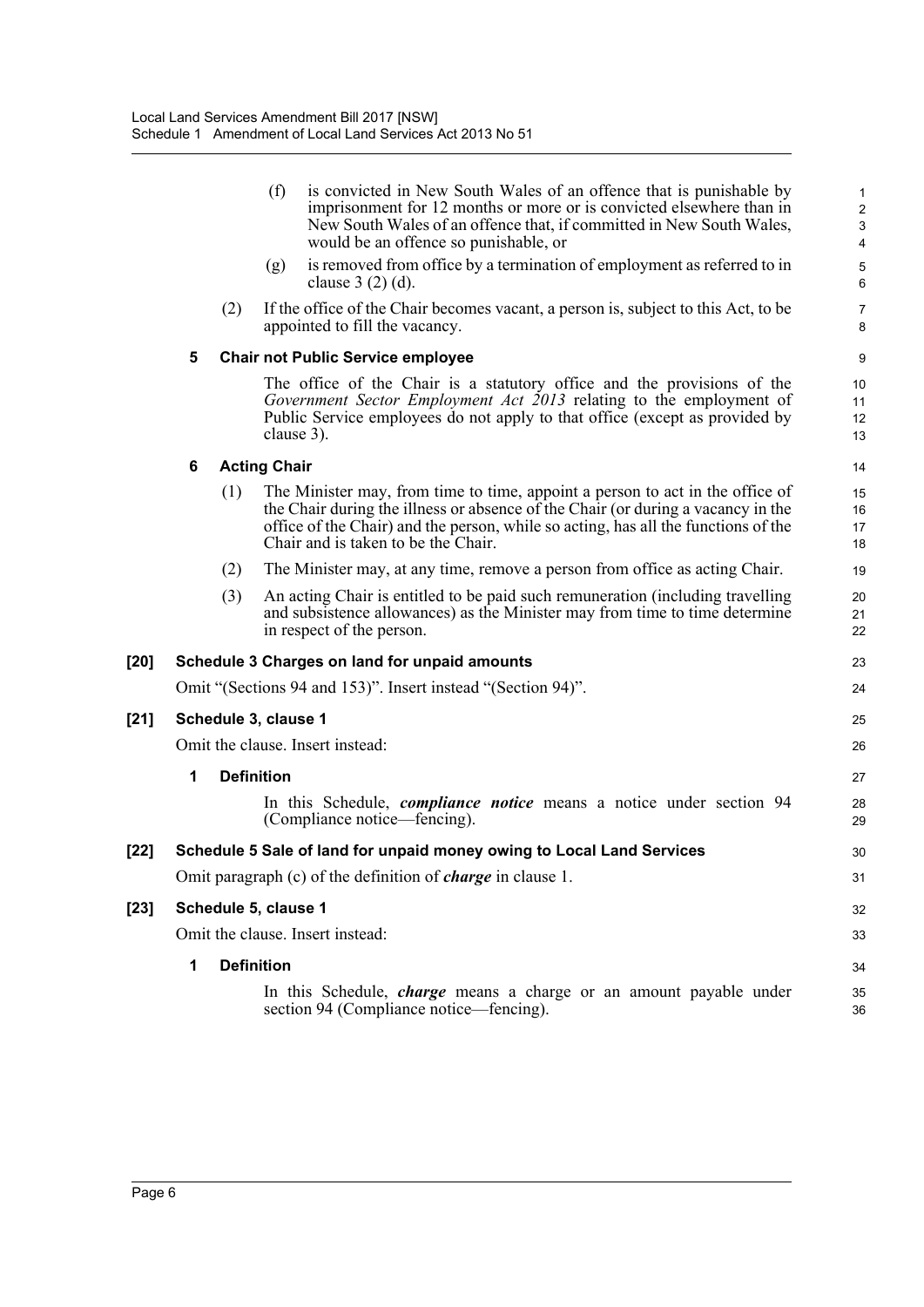| $[24]$ | Schedule 6 Savings, transitional and other provisions                          |                                                                                                                                                                                                                                      |          |  |  |
|--------|--------------------------------------------------------------------------------|--------------------------------------------------------------------------------------------------------------------------------------------------------------------------------------------------------------------------------------|----------|--|--|
|        | Insert at the end of the Schedule, with appropriate Part and clause numbering: |                                                                                                                                                                                                                                      |          |  |  |
|        | <b>Part</b>                                                                    | Provision consequent on enactment of Local Land<br><b>Services Amendment Act 2017</b>                                                                                                                                                | 3<br>4   |  |  |
|        | <b>Repeal of Part 10</b>                                                       |                                                                                                                                                                                                                                      |          |  |  |
|        |                                                                                | Schedules 3 and 5, as in force immediately before the repeal of Part 10 by the<br>Local Land Services Amendment Act 2017, continue to apply to compliance<br>notices given, and charges imposed, under that Part before that repeal. | 6<br>8   |  |  |
| $[25]$ | <b>Dictionary</b>                                                              |                                                                                                                                                                                                                                      | 9        |  |  |
|        | Omit the definitions of <b>Board</b> and <i>Chair of the Board of Chairs</i> . |                                                                                                                                                                                                                                      |          |  |  |
|        | Insert in alphabetical order:                                                  |                                                                                                                                                                                                                                      |          |  |  |
|        |                                                                                | <b>Board</b> means the Local Land Services Board established by section 25.                                                                                                                                                          | 12       |  |  |
|        |                                                                                | <b>Chair</b> means the Chair of the Local Land Services Board.                                                                                                                                                                       | 13       |  |  |
|        |                                                                                | <b>Chief Executive Officer</b> means the person employed in the Public Service as<br>the Chief Executive Officer of Local Land Services.                                                                                             | 14<br>15 |  |  |